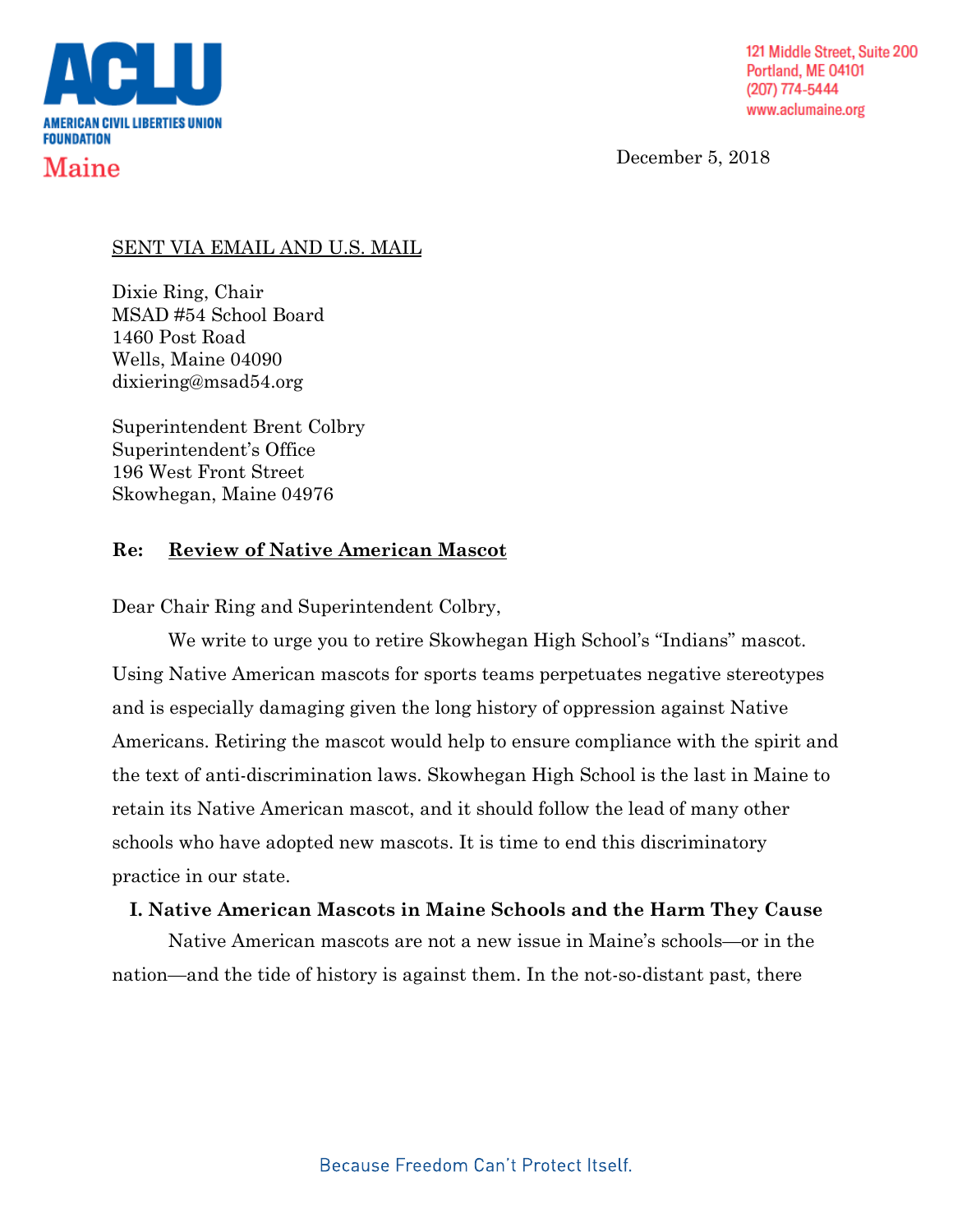were nine Maine schools using Native American mascots.<sup>[1](#page-1-0)</sup> All but one— Skowhegan—have removed the Native American mascots after community campaigns and conversations with native people. Scarborough High School was the first to change in 2001, when the Redskins changed to the Red Storm. Husson University then changed its "Braves" mascot to the "Eagles." Wiscasset, Sanford, and Old Town High Schools were not far behind. Wiscasset is now the "Wolverines," Sanford is "the Spartans," and Old Town is the "Coyotes." Only months ago, Wells High School retired its Native American mascot, but kept the name "the Warriors."[2](#page-1-1)

In another recent decision, the Cleveland Indians announced that they would retire their Native American mascot, "Chief Wahoo," based on a goal to promote diversity and inclusion.

These decisions acknowledge the damaging consequences of using Native American mascots. Studies have shown that using such mascots lowers "the selfesteem of American Indian students."[3](#page-1-2) According to the research of University of Washington Professor Stephanie Fryberg, images such as Native American mascot Chief Wahoo decreased self-esteem even more than exposure to other negative Indian stereotypes.[4](#page-1-3) Jordan LaBouff, an assistant professor of psychology at the University of Maine, has agreed that stereotypical Native American imagery can harm Native American students.<sup>[5](#page-1-4)</sup> As Professor LaBouff explained, "I don't think

 $\overline{a}$ 

<span id="page-1-0"></span><sup>1</sup> Travis Lazarczyk, *Effort to Expel Native American Mascots from Maine Schools Finds a Few Holdouts*, PORTLAND PRESS HERALD (May 31, 2014), available at http://www.pressherald.com/2014/05/31/effort-to-expel-native-american-mascots-from-maine-schoolsfinds-a-few-holdouts/ (last viewed Dec. 4, 2018).

<span id="page-1-1"></span><sup>2</sup> *Wells High School will keep Warriors name, change Native American imagery*, WGME 13, available at https://wgme.com/news/local/wells-high-school-will-keep-warriors-name-change-native-american-imagery (last viewed Dec. 4, 2018).

<span id="page-1-2"></span><sup>3</sup> Lazarczyk, *supra* note 1, http://www.pressherald.com/2014/05/31/effort-to-expel-nativeamerican-mascots-from-maine-schools-finds-a-few-holdouts/.

<sup>&</sup>lt;sup>4</sup> *Id.* (noting that the effect had been "replicated . . . several times").

<span id="page-1-4"></span><span id="page-1-3"></span><sup>5</sup> Steve Craig, *Drums, Whoops and War Paint: Team Spirit or Racial Mockery?*, PORTLAND PRESS HERALD (Oct. 17, 2017), available at http://www.pressherald.com/2017/10/16/mother-saysatmosphere-at-wells-football-game-mocked-native-americans/ (last visited Dec. 4, 2018).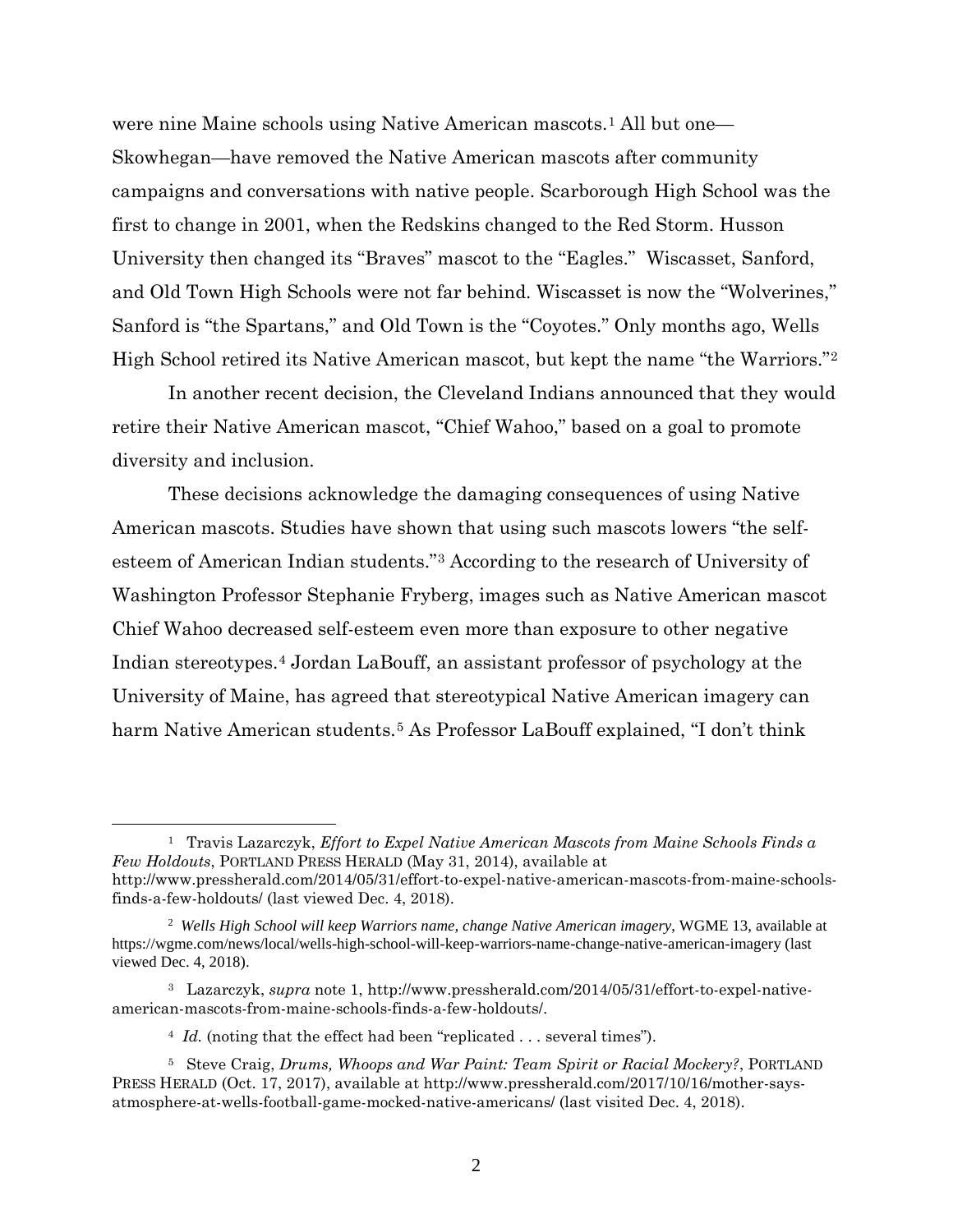anyone in that community is explicitly trying to harm, but the fact is, they are, and the data demonstrates that."[6](#page-2-0)

Consistent with these findings, the United States Commission on Civil Rights has "called for an end to the use of Native American mascots in non-native schools because they teach 'all students that stereotyping of minority students is acceptable.'"[7](#page-2-1) In 2005, moreover, the American Psychiatric Association publicly called for "the immediate retirement of all American Indian mascots" because they teach "misleading, and too often, insulting images of American Indians."[8](#page-2-2) "More than 100 other organizations representing civil rights, educational, athletic and scientific professions have made similar statements."[9](#page-2-3)

Not surprisingly, the "Indians" mascot is associated with offensive and discriminatory behavior.[10](#page-2-4) Last year, for example, the Skowhegan Area Chamber of Commerce announced a holiday promotion called "Hunt for the Indian." Although the promotion was quickly canceled after public outcry, the "Hunt for the Indian" promotion is just another manifestation of the offensive stereotypes that Native American mascots help to normalize. As explained by the United States Commission on Civil Rights, using Native American mascots in non-native schools teaches ""all students that stereotyping of minority students is acceptable."<sup>[11](#page-2-5)</sup> Schools should be teaching an opposite message of inclusion and understanding.

<span id="page-2-0"></span> $\overline{a}$ 

9 *Id.*

<span id="page-2-5"></span>11 Craig, *supra* note 6, available at http://www.pressherald.com/2017/11/02/town-of-wells-tobegin-review-of-a-tradition-warriors-school-mascot/.

<sup>6</sup> *Id.*

<span id="page-2-1"></span><sup>7</sup> Steve Craig, *Wells-Ogunquit School Panel to Begin Review of a Tradition: Warriors School Mascot*, PORTLAND PRESS HERALD (Nov. 2, 2017), available at http://www.pressherald.com/2017/11/02/town-of-wells-to-begin-review-of-a-tradition-warriors-schoolmascot/ (last visited Dec. 4, 2018).

<sup>8</sup> *Id.*

<span id="page-2-4"></span><span id="page-2-3"></span><span id="page-2-2"></span><sup>10</sup> *See* Doug Harlow, *No Plans to Change Native American Mascot at Schools in Skowhegan*, Portland Press Herald (Nov. 13, 2017), available at http://www.pressherald.com/2017/11/12/mascotstill-in-play-at-schools-in-skowhegan/ (last visited Dec. 4, 2018).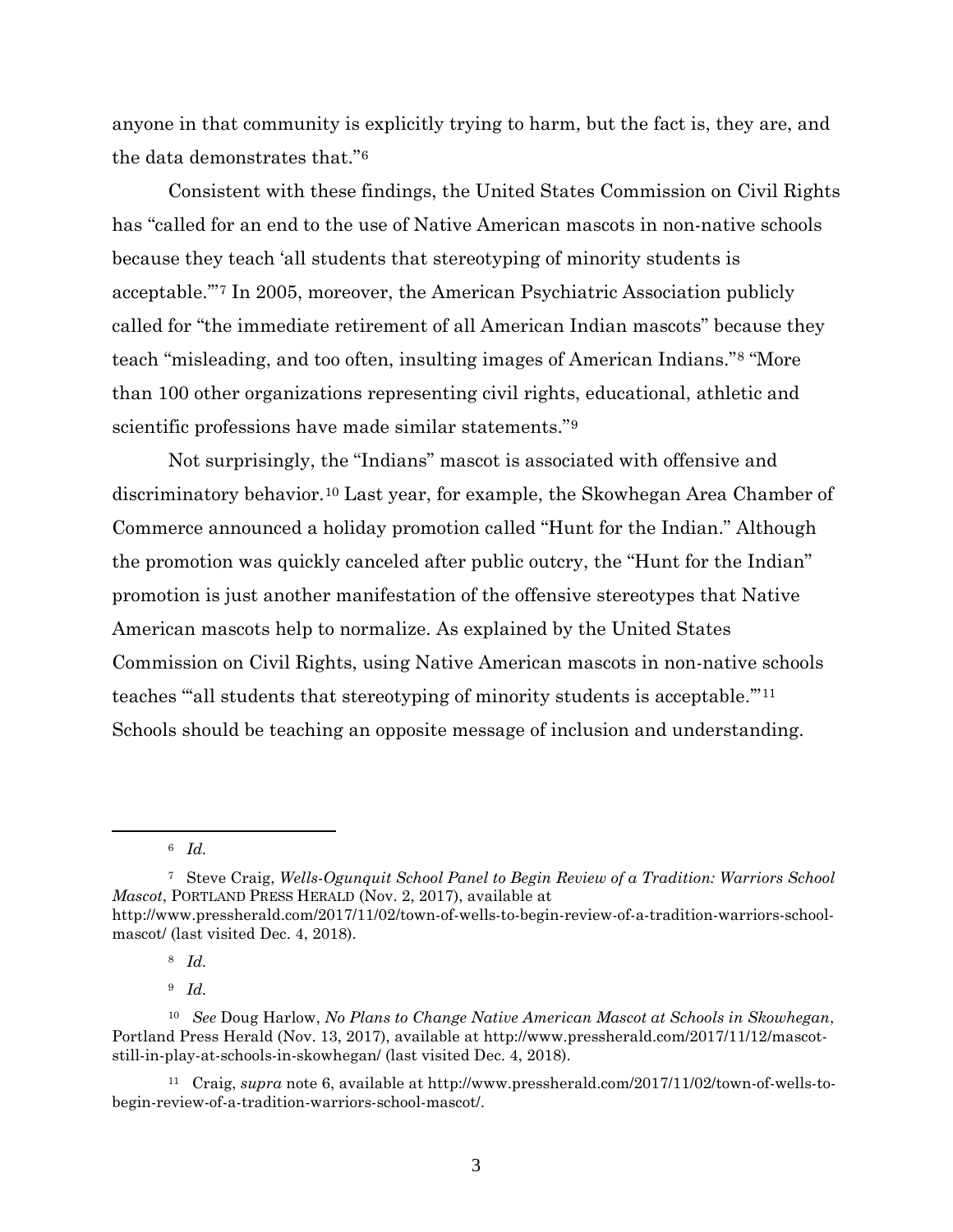#### **II. Retiring the Native American Mascot Would Help Comply with Anti-Discrimination Laws**

Both federal and state laws protect students from discrimination at school, including protection against hostile environment on the basis of race or national origin. 42 U.S.C. § 2000d.[12](#page-3-0) Retiring the mascot is an important step to meaningfully comply with these laws.

An example may help to demonstrate how antidiscrimination laws apply to a Native American sports mascot. In a recent investigation, the Maine Human Rights Commission found discrimination where a supervisor made numerous comments to his Native American employee "about Indians and firewater."[13](#page-3-1) The supervisor called the employee "Big Indian," and called a female co-worker a "squaw" when she wore a braid. *Id.* at 12. The supervisor also "showed Complainant a picture of [the supervisor's brother] dressed in a Native American costume."[14](#page-3-2) Although some of these comments reflected mere "cultural insensitivity" (because the supervisor ceased after being told they were offensive), the Commission concluded that, overall, the employer had discriminated against his Native American employees by creating a hostile work environment. *Id.* In March 2018, the Maine Superior Court agreed that the employee had been subject to unwelcome harassment based on race.

Similar harms result from using Skowhegan's "Indians" mascot—complete with a large illustration with a caricatured Native American figure on the gym wall. Just like name-calling and dressing up in a "Native American costume,"

<span id="page-3-0"></span>12 42 U.S.C. § 2000d; U.S. Dep't of Educ., Off. for Civ. Rts. & U.S. Dep't of Justice, Civ. Rts. Div., "Dear Colleague" Letter: Harassment and Bullying, (Oct. 26, 2010), https://www2.ed.gov/about/offices/list/ocr/letters/colleague-201010.pdf; *see also* Emma Findlen LeBlanc, *We Belong Here* (Sept. 2017), https://www.aclumaine.org/sites/default/files/webelonghere\_report.pdf; 5 M.R.S. § 4601.

 $\overline{a}$ 

<sup>13</sup> Investigators Report E13-0608 at 12.

<span id="page-3-2"></span><span id="page-3-1"></span> $14$  "Although this was an employment case, it interpreted the same term, "discriminate," that appears in the public accommodations and education provisions of the [Maine Human Rights] Act." *Cf.* Investigator's Report, PAED 08-023 at 6 n.2 (citing *United Paperworkers*, 383 A.2d at 378).